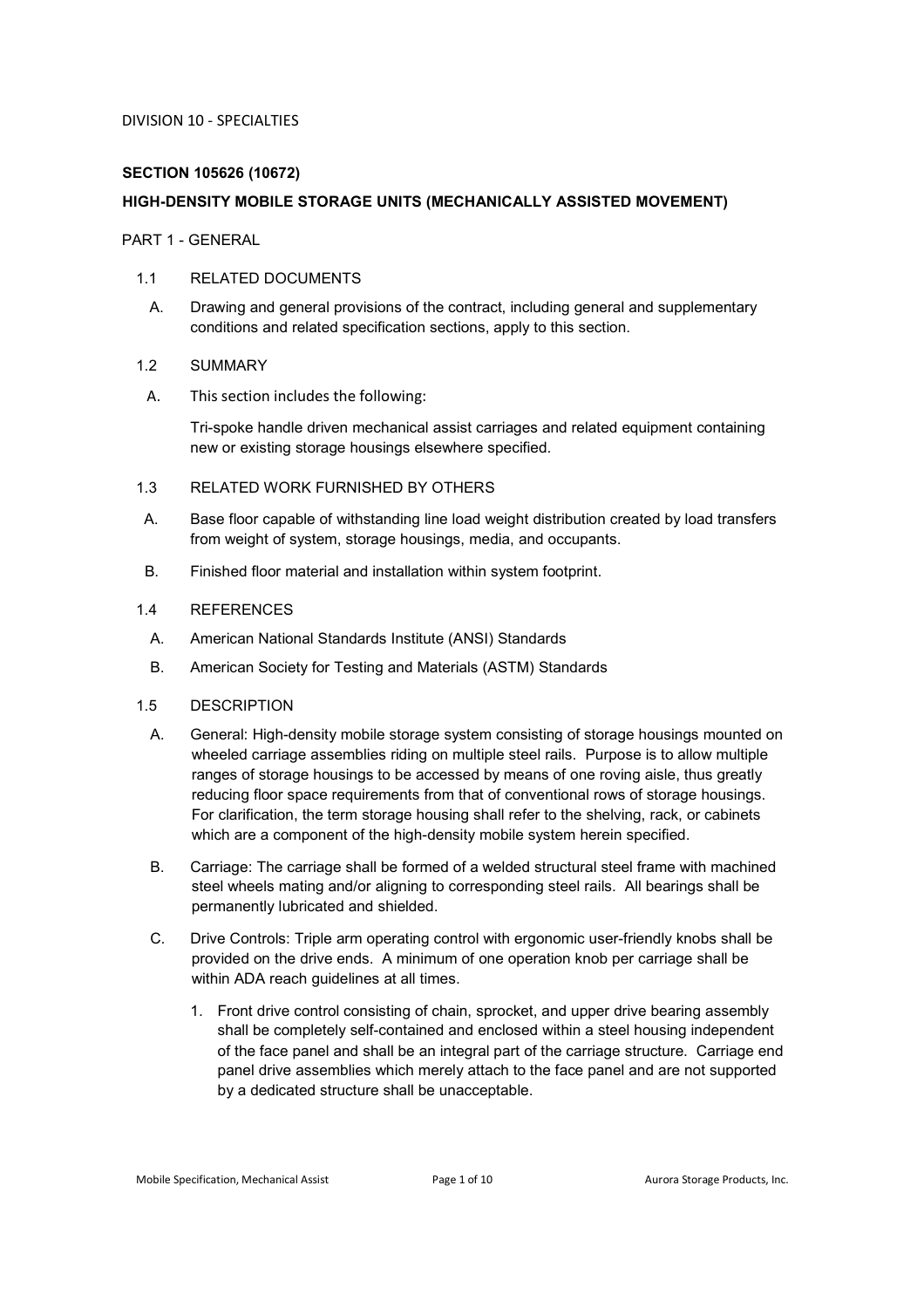- 2. Carriage drive mechanism shall be a direct drive, line shaft drive, or a synchro drive per manufacturer recommendations to best provide a smooth, non-binding, and nonslipping movement. Drive system shall be designed to provide a movement of up to 4,000 lbs. of load with only 1 lb. of user effort at the drive control handle.
- 3. All bearings in drive system shall be permanently lubricated and shielded.
- D. Safety Items:
	- 1. A user activated safety locking mechanism shall be provided at every carriage control to prevent unintentional carriage movement.
		- a. (optional) An interconnected dual aisle safety locking mechanism for dual end control carriages shall be provided to enable securing an open aisle at one end of the carriage/aisle and releasing it from the opposite end of the carriage/aisle.
	- 2. (optional) A fully self-contained safety brake requiring no battery or external power source which activates a carriage brake by means of a side sweep panel on the carriage.
- E. Finishes:
	- 1. Metal Components and Assemblies:
		- a. All components shall be finished with an electrostatically applied Gloss-Tek™ powder coat. Finish shall consist of a non-glare raised surface that provides scuff and scratch resistance. Finish shall be a non-VOC emitting hybrid powder coat which meets or exceeds ASTM test criteria for adhesion, flexibility, hardness, and humidity resistance. A minimum of 29 standard manufacturer's colors shall be offered at no additional charge and a minimum of 3 standard metallic colors shall be provided at an upcharge not to exceed 15%. Any special color match shall be made available per the standard manufacturer's published policy.
		- b. (optional) An antimicrobial powder coat finish which shall hinder the growth of gram positive and gram negative bacteria. This shall also include molds and yeasts. The antimicrobial properties shall be present and fully active for the life of the finish. All other Gloss-Tek™ powder coat characteristics shall apply.
		- c. (optional) An ESD powder coat finish which shall dissipate an electrostatic charge. The electrostatic dissipation properties shall be present and fully active for the life of the finish. Availability shall be limited to black or granite colors. All other Gloss-Tek™ powder coat characteristics shall apply.
	- 2. Laminate Panels:
		- a. High Pressure Laminate Finish: To be selected from manufacturer's standard high pressure WilsonArt™ available colors and patterns.
		- b. (optional) High Pressure Laminate Finish: Provide another laminate manufacturer's color and pattern selection as selected by owner or architect.
		- c. Low Pressure Laminate Finish: To be selected from manufacturer's standard Thermal Fused low pressure laminate finishes.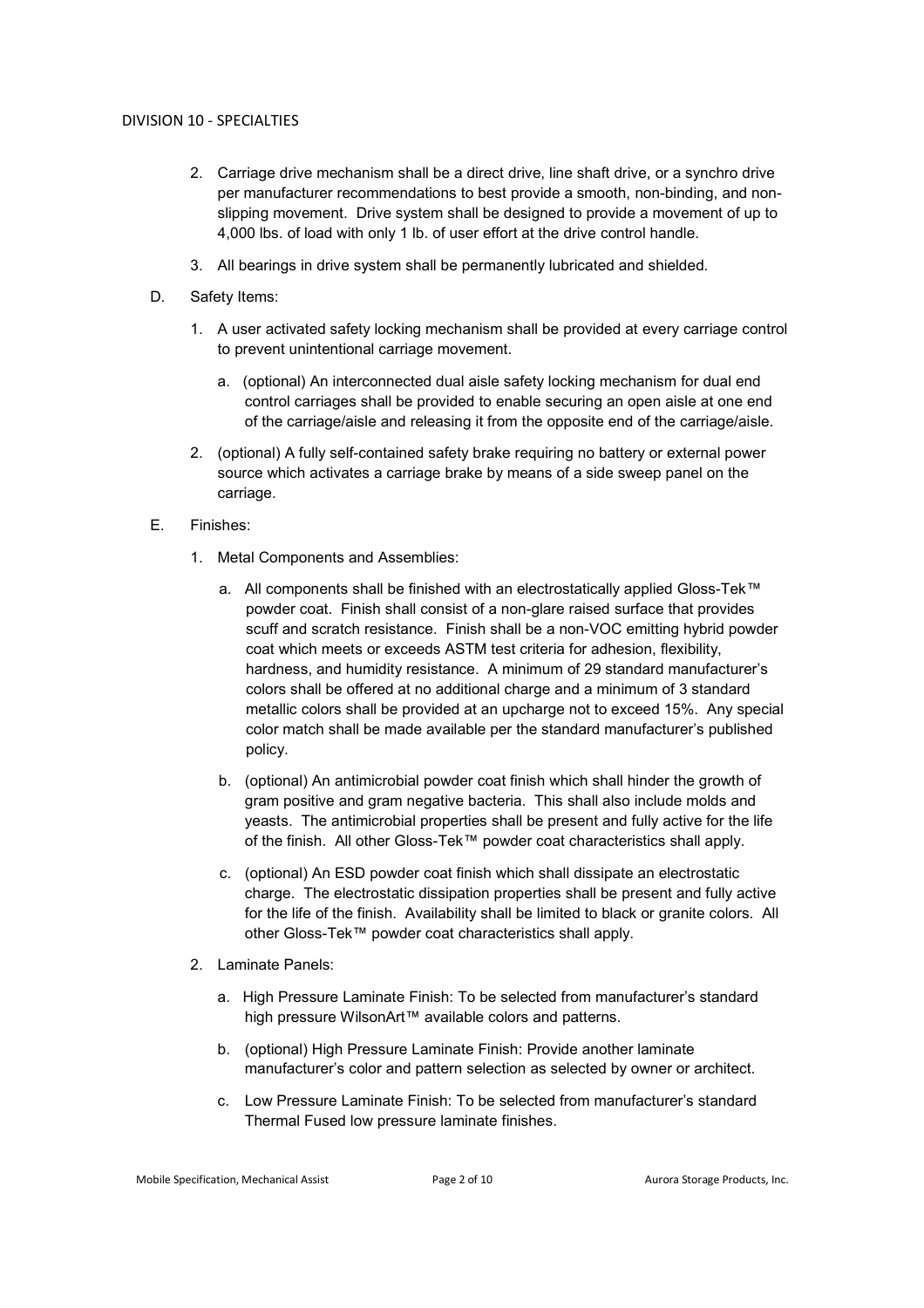F. Sizes: Per manufacturer's standard offering.

### 1.6 PERFORMANCE REQUIREMENTS

- A. Design Requirements:
	- 1. Consult drawing for plan view and elevation details.
	- 2. For ceiling height or sprinkler code requirements, rail with required grout for leveling, carriage structure, and storage housing heights must be considered for an overall system height.
	- 3. Carriages shall be designed to accommodate existing or new storage housings as specified in accompanying documentation.
- B. Seismic Performance: Provide high-density mobile (compact) storage units capable of withstanding the effects of earthquake motion as required by applicable building codes. Site specific third party evaluation shall be provided by licensed local structural engineer.

# 1.7 SUBMITTALS

- A. Product Data: Submit manufacturer's product literature and installation instructions.
- B. Drawings: Provide dimensional layout of complete system including elevations, adjacent room details including pertinent notations and descriptions. Provide dimensional drawings including elevations of all storage housings locating on or adjacent to the system specified.
- C. Initial Selection Samples: For initial selection of colors and textures, submit manufacturer's color chart(s) showing full range of colors and textures available.
- D. Samples: (optional) Provide minimum 3 inch (76 mm) square sample of each color and texture selected.
- E. Warranty: Submit a copy of manufacturer's warranty.
- F. Maintenance Data: Provide manufacturer's operation manual, maintenance and care instructions, and instructions for care and cleaning of the finish.
- G. Reference List: Provide list of recently installed similar type high-density mobile installations.
- H. A list shall be submitted of all specification deviations with a complete description and validation.

# 1.8 QUALITY ASSURANCE

- A. Manufacturer Qualifications: Engage an experienced manufacturer who has been continuously manufacturing this type of product without interruption for a minimum of 20 years and can supply a list of references upon request.
- B. Manufacturing Qualifications: Engage an experienced manufacturer whose internal processes meet or exceed ISO 9001 requirements.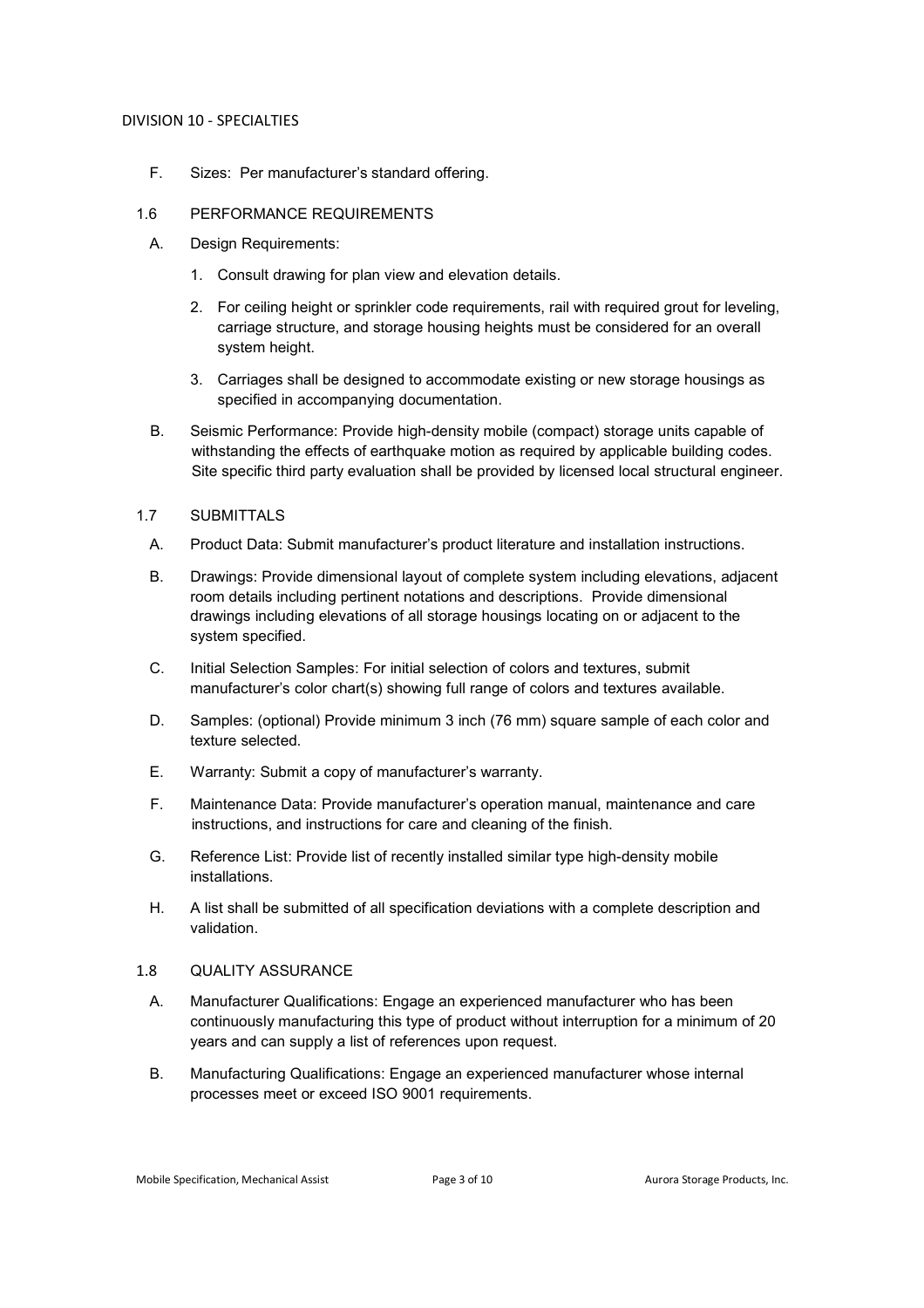- C. Installer Qualifications: Engage an experienced installer who is authorized by the manufacturer to install a high-density mobile system of this magnitude and has a minimum of 1 year experience doing so.
- 1.9 DELIVERY, STORAGE AND HANDLING
	- A. Follow manufacturer's instructions and recommendations for delivery, storage and handling requirements.

# 1.10 PROJECT CONDITIONS

- A. Field Measurements: Verify all dimensions of perimeter area and proposed system prior to manufacture. Any variations shall be addressed by the general contractor or designated project representative prior to manufacture. Coordinate fabrication and delivery to ensure there is no delay in progress of the work.
- B. Established Dimensions: Where field measurements cannot be made without delaying the work, establish dimensions and proceed with fabricating high-density mobile storage units. At this point it is the sole responsibility of the general contractor or designated project representative to coordinate verified field dimensions with the manufacturer in a timely fashion.

# 1.11 SEQUENCING AND SCHEDULING

- A. Sequence high-density mobile storage system with adjoining work to minimize possibility of damage and soiling during entire construction period.
- B. Schedule installation of specified high-density mobile system after finishing operations; including painting have been completed.
- C. Delivery, Storage, and Handling: Comply with all instructions and recommendations made by manufacturer or manufacturer's representative for delivery, storage, and handling requirements.
- D. Pre-installation Conference: Schedule and conduct conference on project site to review methods, procedures, and logistic details for coordination of installation of high-density mobile system.
	- 1. Recommend attendees:
		- a. Owner's representative
		- b. Prime contractor or representative
		- c. Architect, engineer, or person responsible for the layout design
		- d. Manufacturer's representative
		- e. Subcontractors or installers whose work may affect, or be affected by the installation of this system

# 1.12 WARRANTY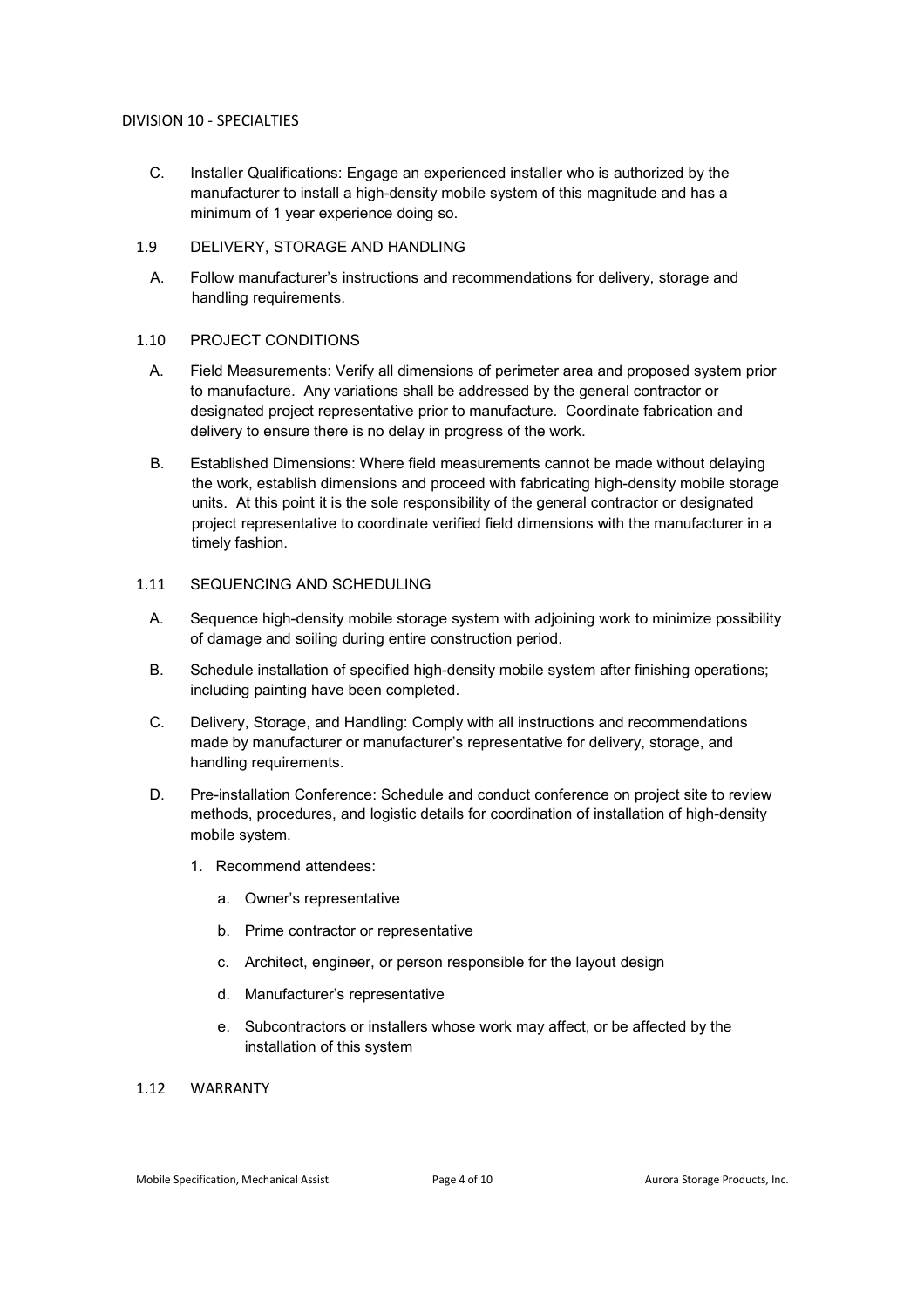- A. Provide a written warranty, executed by contractor, installer, and manufacturer, agreeing to repair or replace equipment which fails in materials or workmanship within the established warranty period. This warranty shall be in addition to, and not a limitation of, other rights the owner may have under general conditions provisions of the contract documents.
- B. In addition, shall warrant the high-density mobile storage system against defects in material and workmanship for a minimum of 10 years from date of final acceptance by owner.

# PART 2 – PRODUCTS

# 2.1 MANUFACTURERS

A. General: Specifications stated herein are based upon high-density compact mobile storage products manufactured by Aurora Storage Products, Inc. Upon successfully meeting specification requirements, other manufacturers may be included following written acceptance.

# 2.2 BASIC MATERIALS

- A. General: Provide materials and quality of workmanship, which meet or exceed established industry standards for products specified. Material selection and composition shall be manufacturer's option unless indicated otherwise. Fabricate units from ASTM Class 1, cold-rolled commercial grade sheet or coil steel with all bends and radiuses consistent and true.
- B. Laminate Panels:
	- 1. High Pressure Plastic Laminate: Shall conform to NEMA LD-3 .040 inch (1 mm) vertical grade.
	- 2. Low Pressure Laminate: Shall be constructed from 3/4 inch (19 mm) 45 lb./cu. ft. (720 kg/m3) particleboard core panel with integral thermal fused laminated surface on face and back.
- C. Grout: Shall be ready-mixed high strength; controlled expansive grout with superior dynamic load stability, which when mixed with water shall harden rapidly to produce a permanent foundation for the mobile storage system. Grout shall be non-corrosive, nonmetallic and non-shrink. The grout after curing shall have a minimum strength of 8000 pounds (3629 kg) per square inch.

# 2.3 MANUFACTURED COMPONENTS

- A. Rail:
	- 1. Rail shall be ASTM/AISI Type 1045 steel of manufacturer's selection designed and manufactured to carry a load of 1000 pounds per lineal foot (1488 kg/m) of carriage length.
	- 2. Rail shall be designed to be anchored to structurally sound base floor capable of supporting fully loaded system and exhibiting a maximum deflection not to exceed L/700.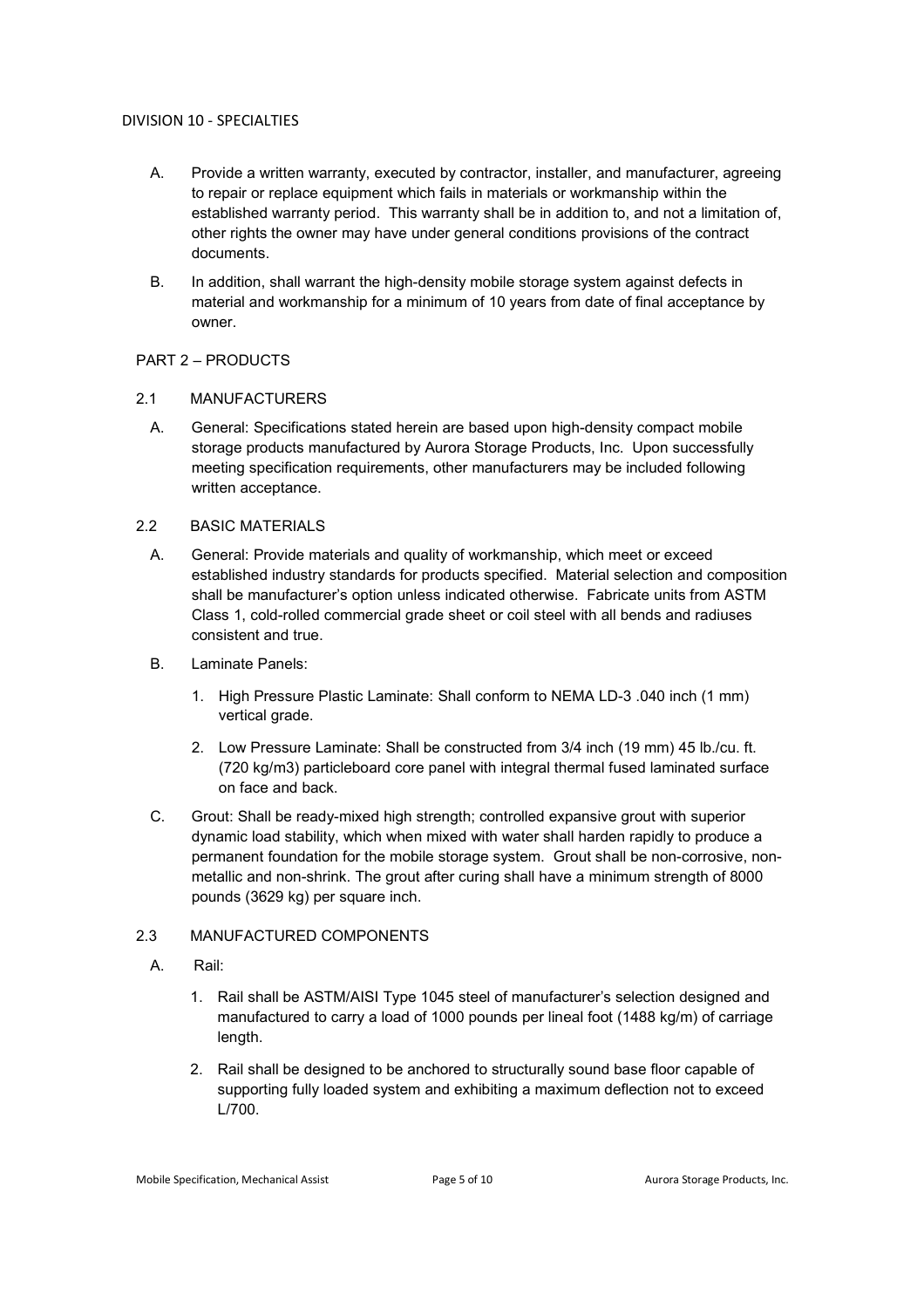- 3. Rail shall be positioned, leveled and grouted in accordance with the manufacturer's instructions, providing a minimum of 7/16 inch (11 mm) of grout under the rail from the high spot on the floor. Void under leveled rail shall be completely filled with a non-shrink grout.
- 4. Shimming of rail is not acceptable either as a means of support or for leveling. Rail shall be drilled and tapped to accommodate leveling screws adjacent to all anchor holes. Each rail shall have a minimum width of 2-3/8 inch (60 mm) and all rails must extend completely under all stationary ranges.
- 5. Rail shall be level not to exceed 1/16 inch (1.6 mm) maximum variation from true level within module and 1/16 inch (1.6 mm) maximum variation between adjacent rails perpendicular to rail direction. Each section of rail shall be a minimum of 12 inches (305 mm) and a maximum of 120 inches (3048 kg) with shorter length used only to terminate each individual rail assembly.
- 6. Each end of the rail shall be connected by means of twin stainless steel dowels pinned between the rail splice. The splice shall be designed for the most severe operating conditions. Connection joints shall demonstrate vertical and horizontal continuity and provide a transfer of load to and from the adjoining rail sections. Butt splice joints and tongue and groove rail splice joints which only prevent movement in one direction are unacceptable.
- B. Floor and Ramp:
	- 1. Floor shall be constructed of a minimum of 3/4 inch (19 mm) underlayment grade exterior glue 5-ply plywood. There shall be no open gaps between the floor and the rail. Fire retardant rated plywood shall be available as an option where required by code.
	- 2. Ramp shall be constructed of stainless steel or galvanized steel.
	- 3. Ramp shall not extend beyond the end of the carriage if at all avoidable. It shall be understood that with certain ramp and carriage size combinations this may be unavoidable. The vertical transition from the ramp edge to the floor shall be a maximum of 1/8 inch (3 mm) with ramp having a maximum slope of nine degrees.
	- 4. Ramp shall extend under all mobile and stationary carriages.
- C. Carriages:
	- 1. Carriages are to be welded steel construction. Riveted or bolted carriages shall be unacceptable. Galvanized components are unacceptable. Components of unlike finish or material are unacceptable.
	- 2. Carriage side structural members shall be not less than 5-15/16 inches (151 mm) in height from bottom flange of carriage to storage housing base rest.
	- 3. Carriage shall be designed for a capacity of 1000 pounds per linear foot (1488 kg/m).
	- 4. Carriage construction shall provide for shelving to be securely anchored with vibration-proof fasteners.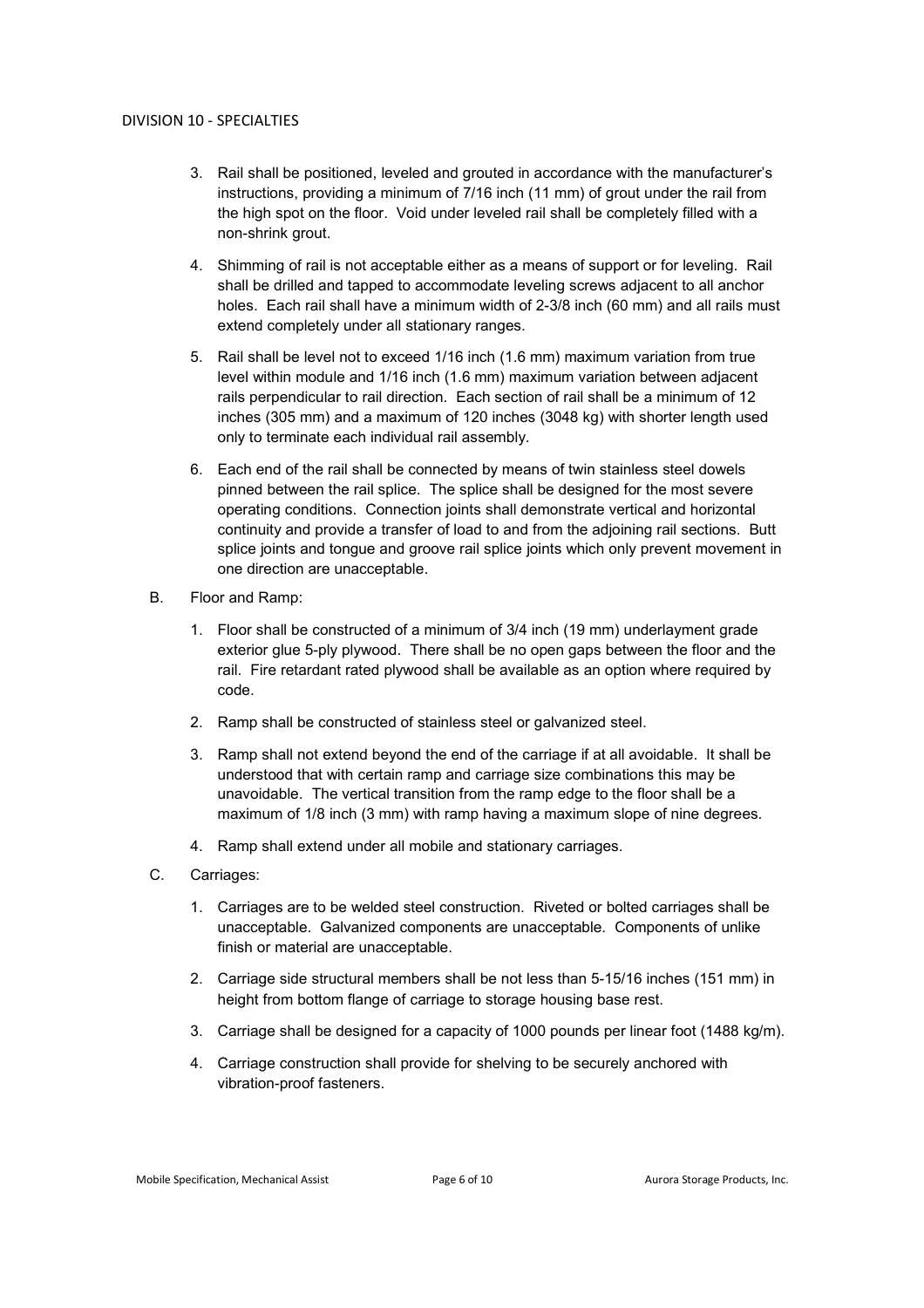- 5. Carriages designed to recess the shelving or storage housing, thus causing the carriage to protrude beyond the plane of the face of the shelving or storage housing shall be unacceptable.
- 6. Carriages shall be powder coat finished inside and out. Galvanized components are unacceptable.
- 7. Fixed carriages shall be of the same construction and height as the mobile carriages and securely anchored to the continuous rail located beneath the fixed carriages.
- 8. Splices shall be designed to maintain proper unit alignment with no visible fasteners on the outside of the carriage. Fasteners connecting any carriage splice joint shall be vibration-proof in design.
- 9. Carriages shall be straight and square. There shall be no movement in any splice or welded joint when loaded to recommendation and normal operation is applied.
- D. Wheels:
	- 1. All wheels whether load or driven shall be a minimum of 5 inches (127 mm) in diameter, constructed of cast ductile iron, and precision machined for smooth operation and to ensure compatibility to the corresponding rail.
	- 2. Bearings shall be permanently lubricated and shielded.
	- 3. Dynamic load rating on wheel bearings shall be a minimum of 4400 pounds (1996 kg) per wheel.
- E. Guidance:
	- 1. Guide Design:
		- a. A minimum of 2 guide rails shall be required to ensure precise carriage tracking alignment.
		- b. All guide rails shall have a convex top surface to provide friction-free selfcentering alignment with the carriage guide wheels.
		- c. All carriage guide wheels shall have a concave load surface which aligns with the guide rail to provide precise carriage tracking.
		- d. Roller guide and dual flange wheel methods of guidance which have play between the guide points and the rail sides shall be unacceptable.
	- 2. Direct Drive:
		- a. Shaft shall be a minimum of 3/4 inch (19 mm) diameter solid steel.
		- b. Drive shaft shall be a non-load bearing member of the drive mechanism for ease of movement.
		- c. Couplers shall be securely keyed into place to prevent looseness in the drive mechanisms.
		- d. Drive shaft must drive all wheels on one side of the carriage.
	- 3. Synchro Drive: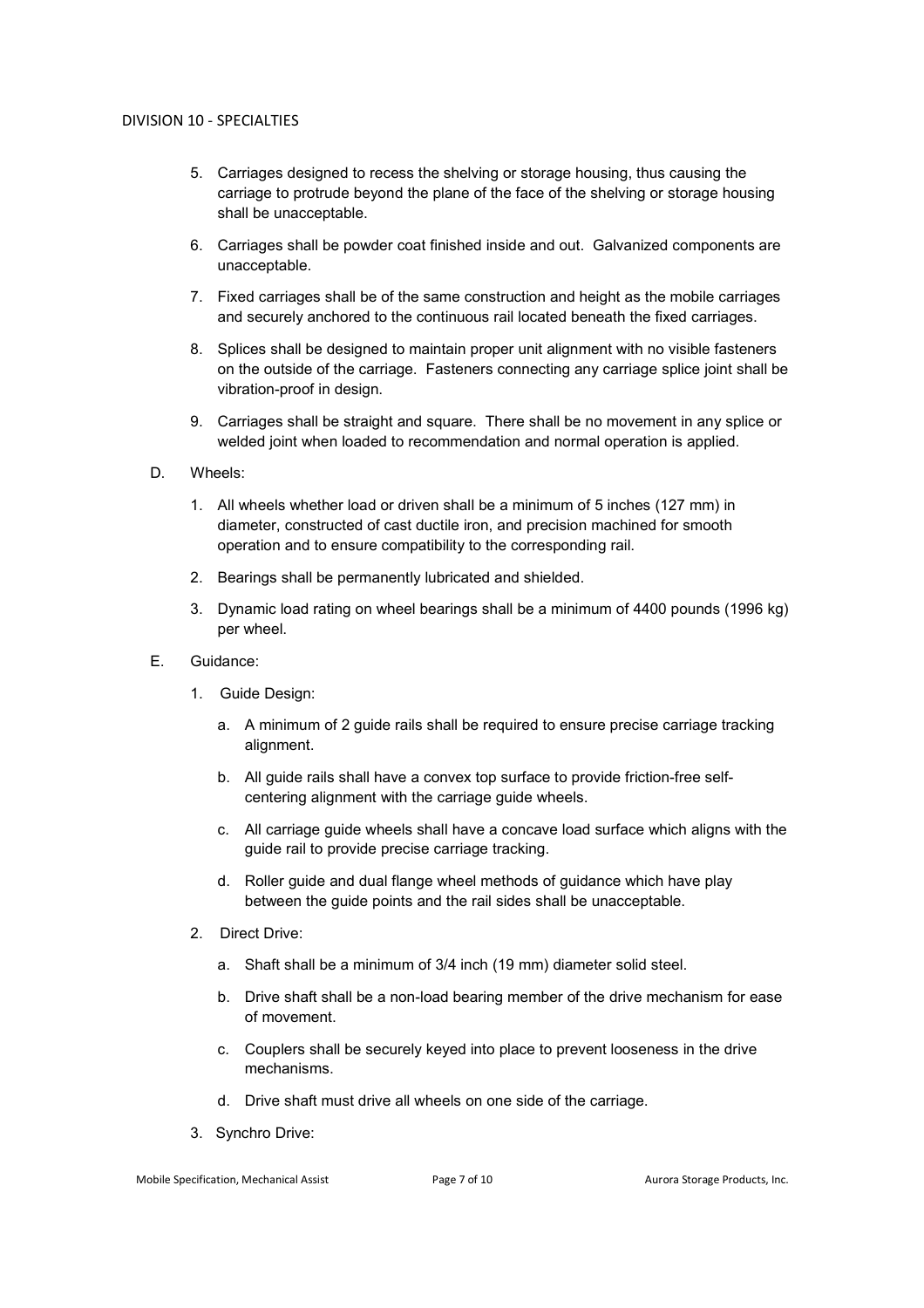- a. System shall consist of a combination of 3/4 inch (19 mm) diameter drive shafts and 1-1/2 inch (38 mm) minimum diameter torque tubes.
- b. Both wheels on first and last rail must be driven and guided in a synchronous motion. Systems that do not drive both ends synchronously are unacceptable.
- c. Shaft tube connections shall be securely keyed into place to prevent any play or looseness in the drive mechanisms.
- F. Operation:
	- 1. Gearing requirements unless specified will be at the discretion of the manufacturer based on anticipated weight load and carriage size. Reduction drive units must be available at the following ratios resulting in the noted carriage travel per revolution of the operator control handle:
		- a. 1:2000 ratio / 8-3/4 inches (222 mm) travel per revolution of operation handle
		- b. 1:3000 ratio / 6-5/8 inches (168 mm) travel per revolution of operation handle
		- c. 1:5000 ratio / 5-1/8 inches (130 mm) travel per revolution of operation handle
		- d. 1:6000 ratio / 3-7/8 inches (98 mm) travel per revolution of operation handle
		- e. 1:8000 ratio / 3 inches (76 mm) travel per revolution of operation handle
		- f. 1:11000 ratio / 2-3/8 inches (60 mm) travel per revolution of operation handle
	- 2. Operator handles shall be provided in an ergonomic three-spoke design with rotating knobs.
	- 3. All operator handles shall be provided with a minimum 1.75" (44MM) diameter ergonomic push-pull knob (Aisle Safety Lock) located at the center of the operator handle to secure adjacent carriages in place while an aisle is being occupied. Smaller knobs shall be unacceptable.
	- 4. (optional) Operator handles shall be available at each end of each possible aisle.
	- 5. Operator handles and aisle access both into and around the system shall conform to all applicable codes including but not limited to the Americans with Disabilities Act.
- G. End/Face Panels:
	- 1. End panels or chain box covers shall be provided to cover the drive chain mechanism and enhance the aesthetics of the system.
	- 2. End panels must extend the full width of the carriage and extend from the bottom edge of the carriage to the top of the storage housing on the carriage.
	- 3. End panel selection shall be from the following options:
		- a. Steel: Panels less than 48 inches (1219 mm) in width shall be fabricated from 16 gauge powder coated steel. Panels 48 inches (1219 mm) wide and greater may be fabricated from a lesser gauge sheet steel if additional reinforcing hat channel are provided. Finish and color shall be selected from manufacturer's full offering.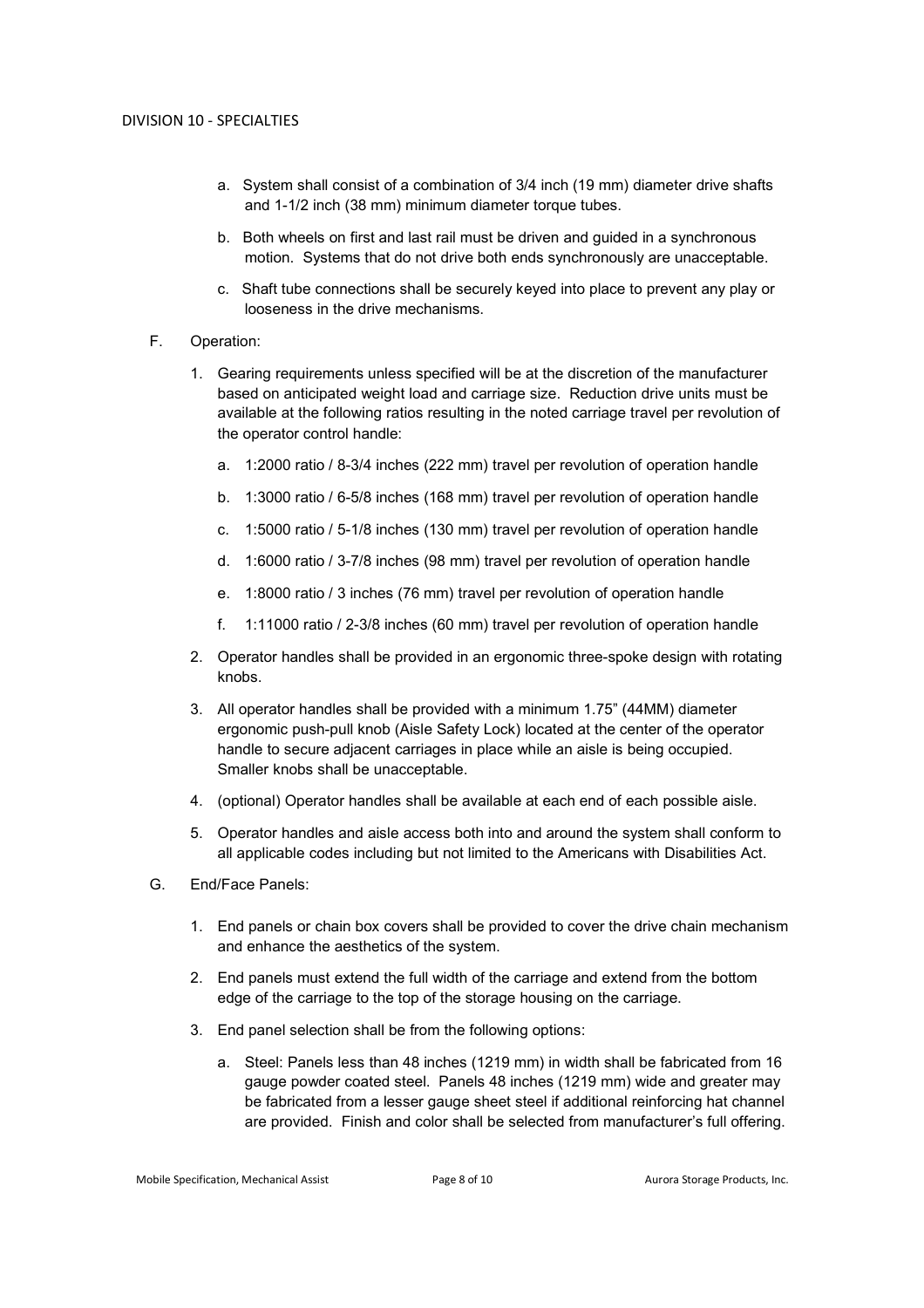- b. High Pressure: Shall consist of plastic laminate clad particle board with matching self-edged laminate clad side returns.
- c. High Pressure: Shall consist of plastic laminate clad particle board with black plastic integral side edge covers and spacer tubes.
- d. Thermal Fused Low Pressure: Shall consist of plastic laminate clad particle board with black plastic integral side edge covers and spacer tubes.
- e. Solid Wood: Shall be design, wood species and finish as determined by architect. Finished product shall meet applicable AWI standards for appearance and craftsmanship. Benchmark shall be products provided by Wood-Tek™.
- H. Accessories: (optional)
	- 1. Provide manufacturer's standard. Location and quantity as indicated on the drawings.
		- a. Waist level carriage lock
		- b. Carriage mounted lock
		- c. Mechanical carriage safety sweep and brake
		- d. Chain box cover
		- e. Dual aisle safety lock
- I. Environmental Requirements: All carriages, steel shelving, and steel end panels shall contain a minimum of 40% recycled steel content, comprised of a mixture of post and pre-consumer and industrial. Finishes on carriages, steel shelving, and steel end panels shall be a Gloss-Tek™ powder coat finish with low VOC (volatile organic compounds) and application must incorporate a powder recycle process.

### 2.4 FABRICATION

A. General: Coordinate all parties to ensure timely execution of this project and to related work. Ensure that all necessary information relating to this portion of the project has been transmitted to the parties involved.

### PART 3 – EXECUTION

### 3.1 EXAMINATION

- A. Verify that building floor structure is adequate to support high-density mobile system within limits of established deflection criteria based on mobile system type and manufacturer's published criteria.
- B. With installer present, examine floor area within area of mobile system to verify that it is in condition per manufacturer's requirements for rail installation.
- C. With installer present, examine mobile carriages for proper sizing, proper placements of support members for the shelving, and to ensure that mounting surface is square and level